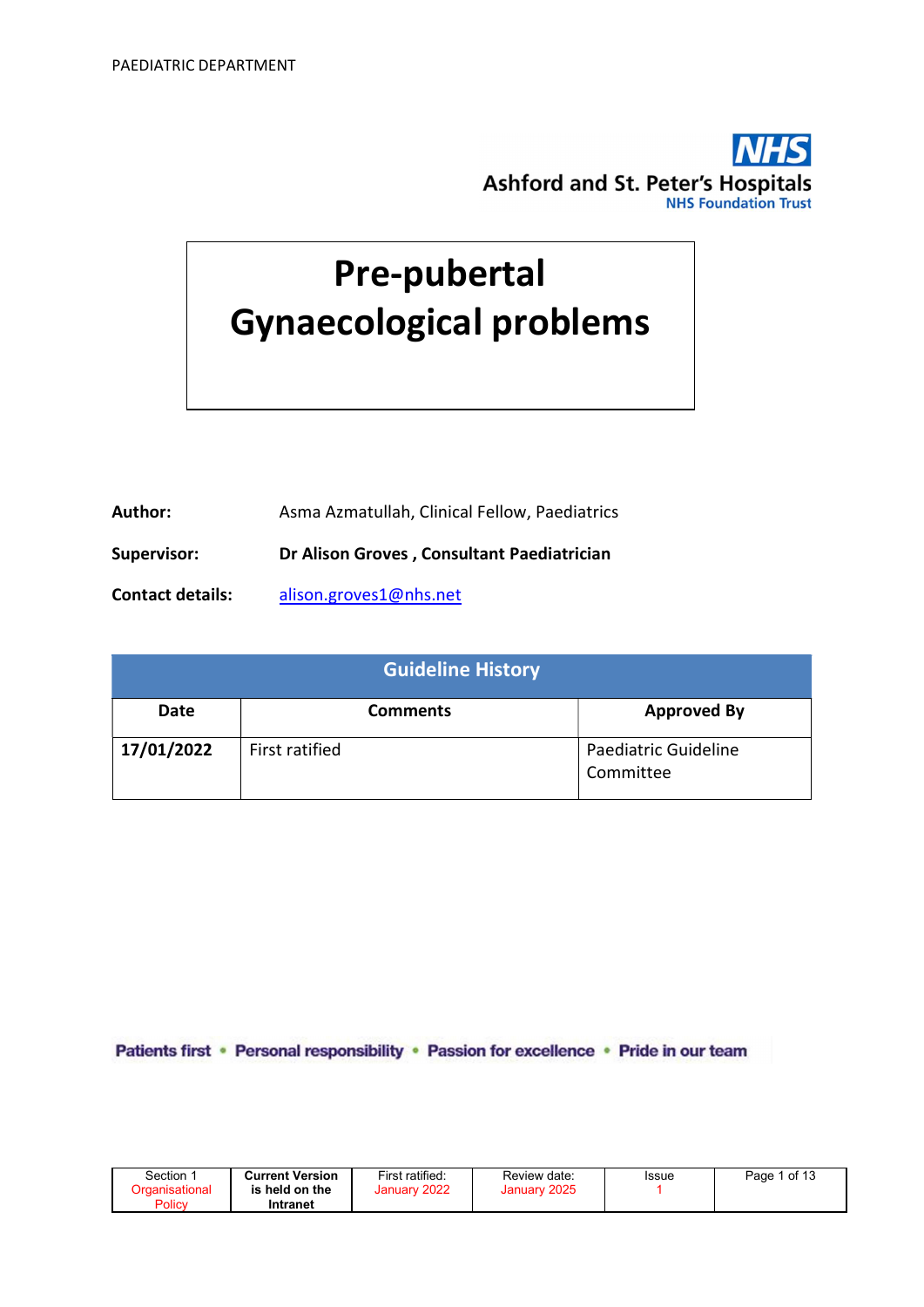# **Contents**

|    |               |                                         | Page     |
|----|---------------|-----------------------------------------|----------|
| 1. | Guideline     |                                         |          |
|    | a.            | Vulvovaginitis                          | 3        |
|    | b.            | Lichen Sclerosis                        | 5        |
|    | c.            | <b>Vaginal Bleeding</b>                 | 6        |
|    | d.            | <b>Labial Adhesions</b>                 | 7        |
|    | e.            | Tips for Examination/Chaperone Policy   | 7        |
|    |               |                                         |          |
| 2. |               | <b>Supporting References</b>            | 8        |
| 3. |               | <b>Supporting Trust Guidelines</b>      | 8        |
| 4. |               | <b>Guideline Governance</b>             | $8 - 13$ |
|    | a.            | Scope                                   |          |
|    | b.            | Purpose                                 |          |
|    | c.            | <b>Duties and Responsibilities</b>      |          |
|    |               | d. Approval and Ratification            |          |
|    | e.            | Dissemination and Implementation        |          |
|    | f.            | <b>Review and Revision Arrangements</b> |          |
|    | g.            | <b>Equality Impact Assessment</b>       |          |
|    |               | h. Document Checklist                   |          |
|    | 5. Appendices |                                         |          |

1.

| Section 1      | <b>Current Version</b> | First ratified: | Review date: | Issue | Page 2 of 13 |
|----------------|------------------------|-----------------|--------------|-------|--------------|
| Organisational | is held on the         | January 2022    | January 2025 |       |              |
| Policv         | Intranet               |                 |              |       |              |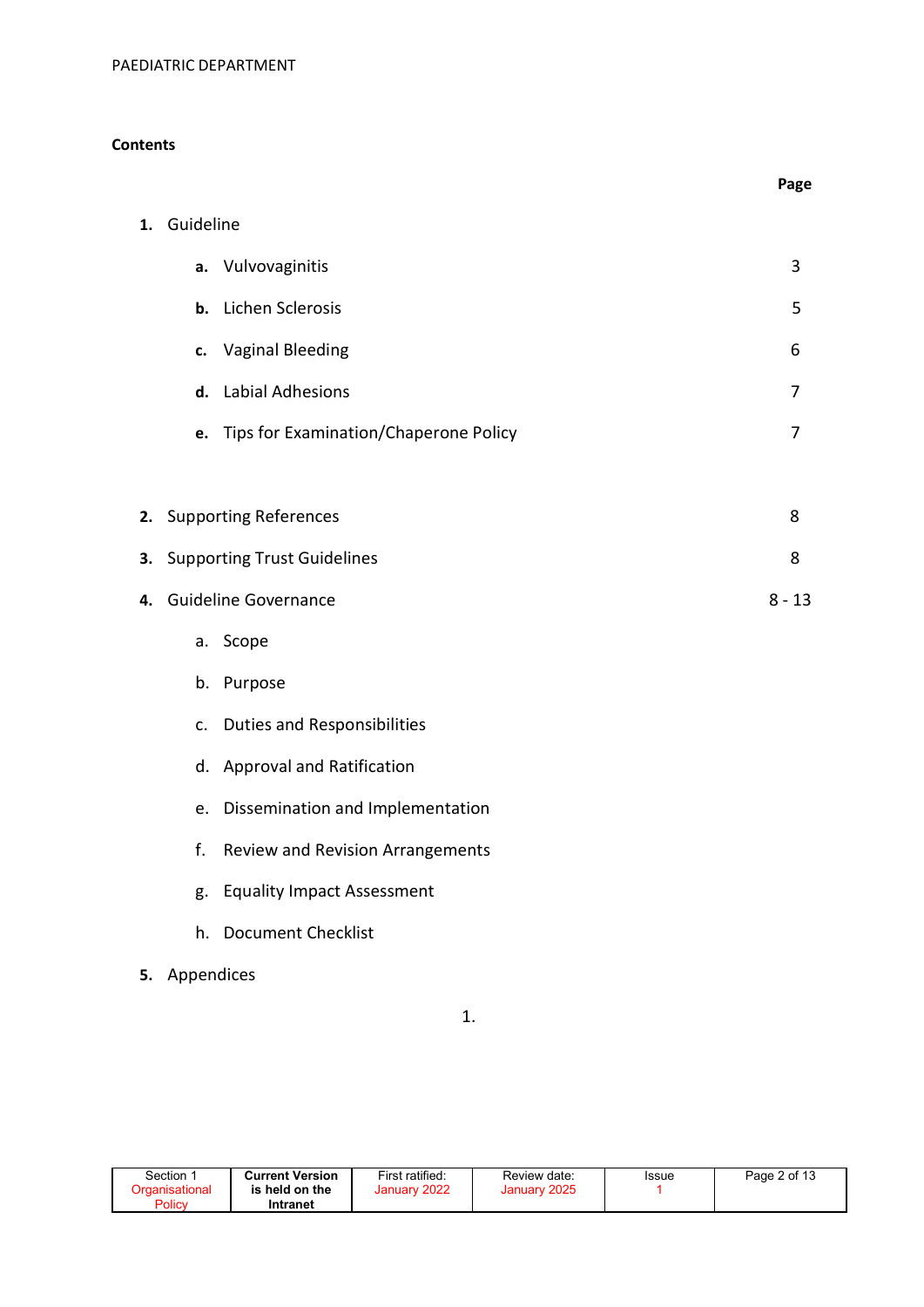# Vulvovaginitis/ Vulval dermatitis

# Background:

Prepubertal anatomy plays a major aetiological role –close anatomical proximity of the rectum; lack of labial fat pads and pubic hair; small labia minora; thin and delicate vulvar skin; thin, atrophic, anoestrogenic vaginal mucosa; and children's tendency to have poor local hygiene and to explore their bodies. All these factors make the vagina and vulva more susceptible to inflammation and infection. Especially when young girls take on more responsibility of own hygiene.

Vulvovaginitis is the most common cause of prepubertal vaginal discharge. Most new-born girls have small amounts of mucoid white vaginal discharge. After 3 months of age until puberty, physiological vaginal discharge is minimal.

Symptoms are itching (50%), discharge (60-90%) redness and soreness (74-82%), and dysuria (19%). Occasionally itching, soreness and discharge can be severe and persistent.

# Causes :

Infective

- Non-specific with mixed bacterial flora (most common cause 75%)
- Group A beta-haemolytic streptococcus, Haemophilus influenzae,
- Candida (unusual Diabetes/antibiotics use/sexual abuse)
- Systemic infections : Varicella, Measles, Rubella, Diphtheria, Shigella

# Chemical

Vulval dermatitis: Soap, Bubble baths, Playing in a sandpit, prolonged contact of urine and faeces, skin Irritants, e.g., perfume, clothing dye

# What should I do?

In mild cases, no investigations are necessary. Explanation / reassurance

- $\bullet$  If discharge is profuse / offensive take a swab from the introitus
	- If positive for organisms (group A Streptococcus, Haemophilus, Gardnerella) treat with appropriate antibiotics.
- If discharge is bloody, or offensive and persistent, consider a foreign body.
- If perianal or vulval itch/irritation is a major symptom, consider threadworms and treat accordingly.
- If there is skin disease elsewhere, consider eczema and psoriasis as possible causes.

# Refer if severe and /or persistent symptoms

| Section | <b>Current Version</b> | First ratified: | Review date: | Issue | Page 3 of 13 |
|---------|------------------------|-----------------|--------------|-------|--------------|
|         | is held on the         | January 2022    | January 2025 |       |              |
| Policy  | Intranet               |                 |              |       |              |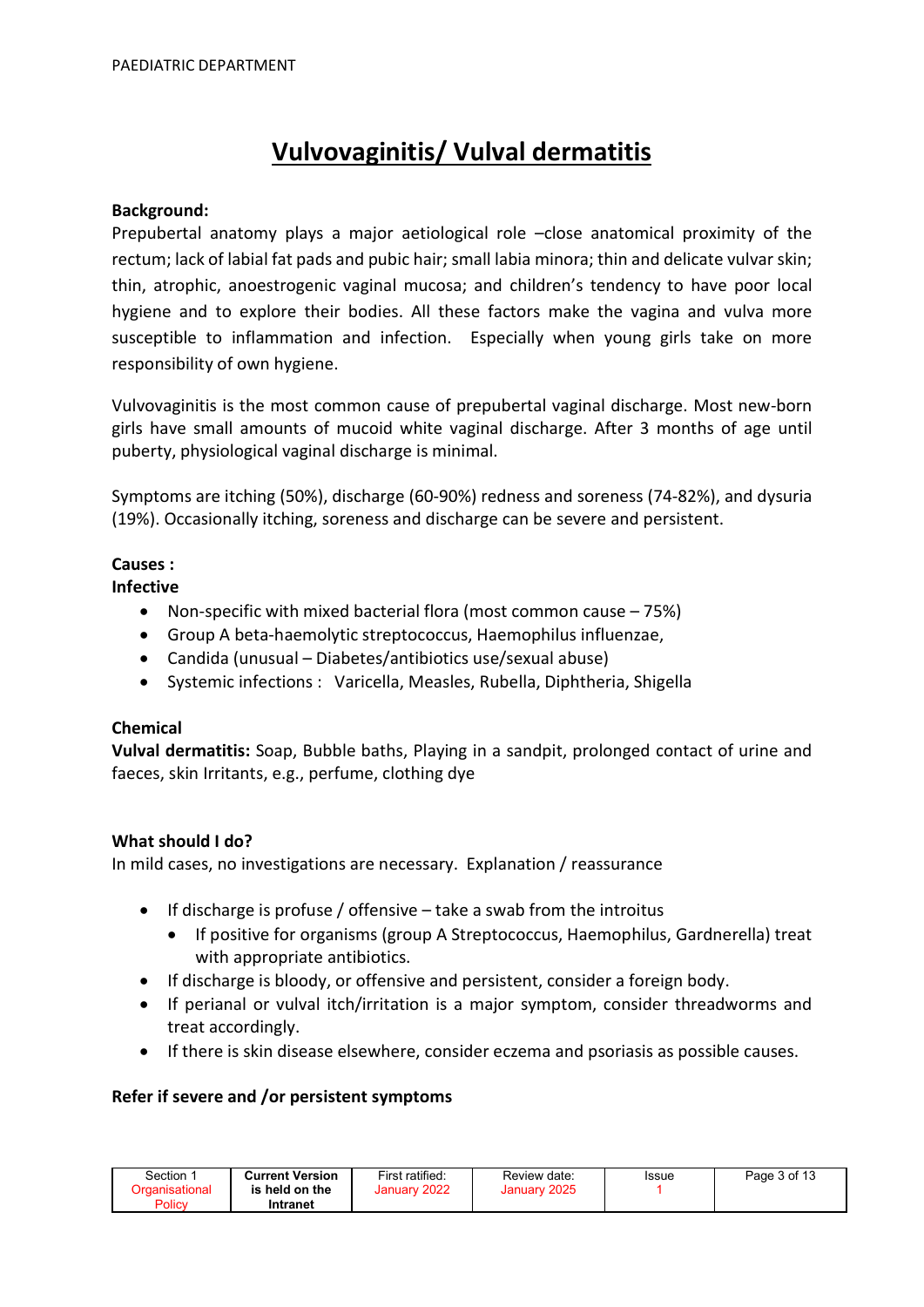# Treatment of vulvovaginitis

- Careful vulval hygiene to relieve symptoms and help to prevent recurrence:
- Ensure that the bottom is completely clean after defaecation
- Avoid constipation
- Wipe from front to back
- Avoid soaps and bubble baths
- Sitz baths
- Ensure that the vulval area is properly dry after bathing.
- Ensure legs are wide apart when passing urine.
- Avoid tight clothing, especially jeans
- Wear cotton underwear
- Do not wear underwear in bed
- Use gentle emollients and barrier creams

# Refer to

- 1. Gynae ASPH (Dr Raji)
- 2. UCLH (https://www.uclh.nhs.uk/our-services/find-service/womens-health-1/gynaecology/paedatric-gynaecology)

# References

Parent Leaflet :

https://ruh.nhs.uk/patients/services/clinical\_depts/paediatrics/documents/patient\_info/PA E044 Vulvovaginitis in young girls.pdf

# Caveat : Always consider NAI where appropriate

| Section | <b>Current Version</b> | First ratified: | Review date:              | Issue | Page 4 of 13 |
|---------|------------------------|-----------------|---------------------------|-------|--------------|
|         | is held on the         | 2022<br>January | $\degree$ 2025<br>January |       |              |
| Policy  | Intranet               |                 |                           |       |              |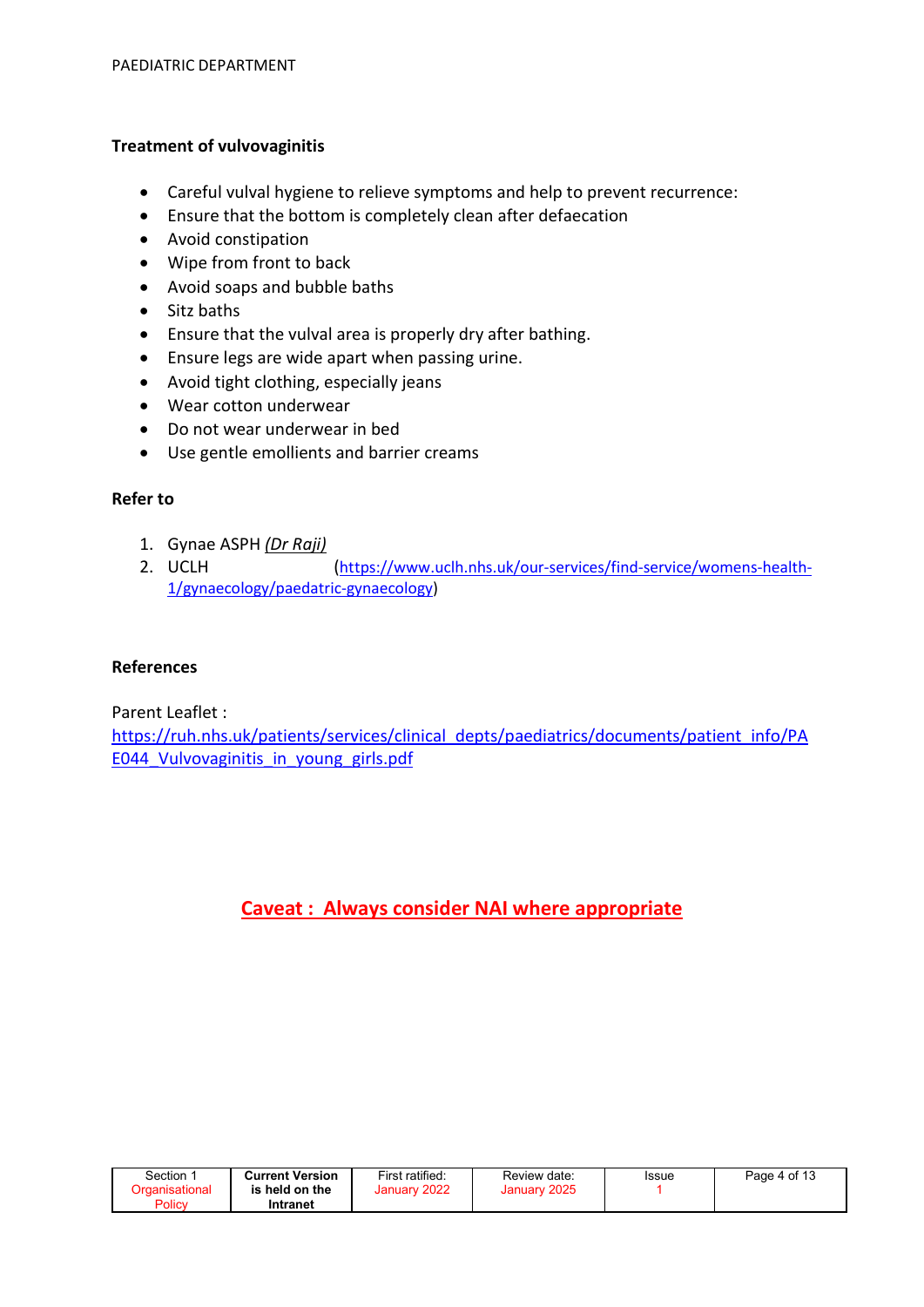# Lichen sclerosis (Hypotrophic dystrophy of the vulva)

# Background:

A chronic skin disorder of presumed auto immune origin. Commonly seen in postmenopausal women, but also seen in prepubertal girls. Prevalence between 1 in 900 girls, although it may be under-reported and under-recognized.

It usually presents with severe vulval pain and itching. Secondary constipation is also a common complication due to pain and withholding.

Appearance - white, flat-topped papules, thin plaques, or commonly atrophic patches. Purpura is a hallmark feature of vulvar LS. Hyperpigmentation, erosions, and ulceration can result. Figure-of-eight pattern encircling the vagina and anus.

Note - Ecchymosis may be very striking and potentially mistaken as evidence of sexual abuse. However, the two are not mutually exclusive as some cases of LS may possibly be caused or aggravated by sexual abuse. Suspicious features include LS arising in older prepubertal girls, poor response to treatment, the presence of associated STI or symptoms/signs of abuse.

### What should I do?

If symptoms are mild, no treatment other than an emollient/soap substitute is needed.

In more severe cases, use of a topical corticosteroid such as Clobetasol propionate 0.05%, twice daily for 3 months. Will require Maintenance therapy (lower potency topical steroids/ Low-concentration topical tacrolimus) long term and may flare up again once off treatment (requiring restarting clobetasol again).

Girls with LS should be seen at 3 months after the initial consultation and then 6 months later, Follow-up should continue until at least puberty in all cases. Although childhood LS often improve at puberty, there may be cases that persist into adulthood and the patient should be made aware of this. Long-term follow-up may be needed for those patients with ongoing disease activity. Malignancy has been very rarely reported in girls but scarring/atrophy can occur.

Refer female children and young people with LS to specialized gynaecology services (vulval clinic, dermatologist, gynaecology clinic)

# References

# Parent Leaflet

https://www.ouh.nhs.uk/patient-guide/leaflets/files/14028Plichensclerosus.pdf

| Section               | <b>Current Version</b> | First ratified: | Review date: | Issue | Page 5 of 13 |
|-----------------------|------------------------|-----------------|--------------|-------|--------------|
| <u>Drɑanisational</u> | is held on the         | January 2022    | January 2025 |       |              |
| Policy                | Intranet               |                 |              |       |              |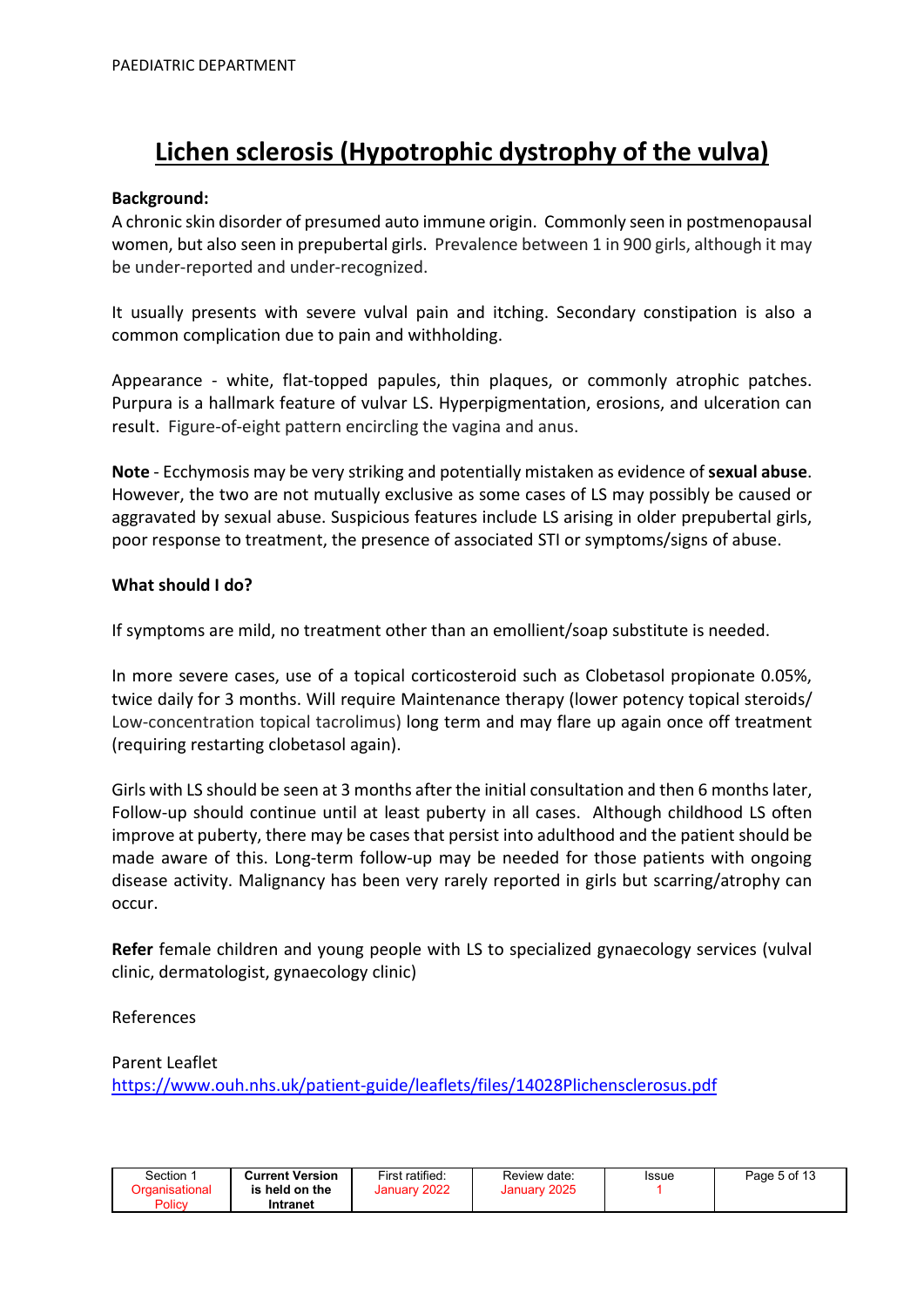# Vaginal bleeding

## **Background**

Age is important:

# New-born:

 Common to have slight vaginal bleeding in the first week of life (Physiological Menstruation) due to withdrawal of maternal oestrogens. Requires no investigation or treatment.

# Older girls:

Blood-stained discharge in an older girl, consider:

- Onset of first menstruation
	- $\circ$  Consider precocious puberty if before 8 years of age. Refer to Endocrine Services
- Vaginal foreign body
	- $\circ$  Toilet paper, a small plastic toy, a cap, or other small objects. Bleeding in such a situation might be accompanied by pelvic pain and a foul-smelling discharge.
- Trauma (including straddle injury and sexual abuse)
	- $\circ$  Most common injury is a straddle injury following a fall on the edge of some object. It rarely results in deep lacerations and usually spares the hymen and the vagina; ecchymosis and swelling are typical.
	- o A nonaccidental trauma with vaginal bleeding may be the result of sexual abuse. When attempting to assess whether the injury was accidental or not, it is essential to consider if the harm matches the story provided by the parents or caregivers
- Excoriation associated with threadworms
- Topical dermatitis (eczema, psoriasis),severe vulvovaginitis, Lichen Sclerosis.
	- o Trauma from rubbing or scratching pruritic areas can lead to prepubertal vaginal bleeding as the presenting symptom of a vulvar dermatologic condition
- Haematuria
- Urethral prolapse (inflamed "doughnut" of tissue is visible at the urethral meatus)
- Malignancy (rare)
	- o Most common malignant tumor in young girls (usually 2-5yrs) is rhabdomyosarcoma, specifically, sarcoma botryoides (intralabial grape-like, vesicular mass).
	- $\circ$  Under 2 years may present with an Endodermal sinus tumors with vaginal bleeding and discharge, and a polypoid or sessile tumor originating from the posterior fornix.

| Section        | <b>Current Version</b> | First ratified: | Review date: | Issue | Page 6 of 13 |
|----------------|------------------------|-----------------|--------------|-------|--------------|
| Organisational | is held on the         | January 2022    | January 2025 |       |              |
| Policy         | Intranet               |                 |              |       |              |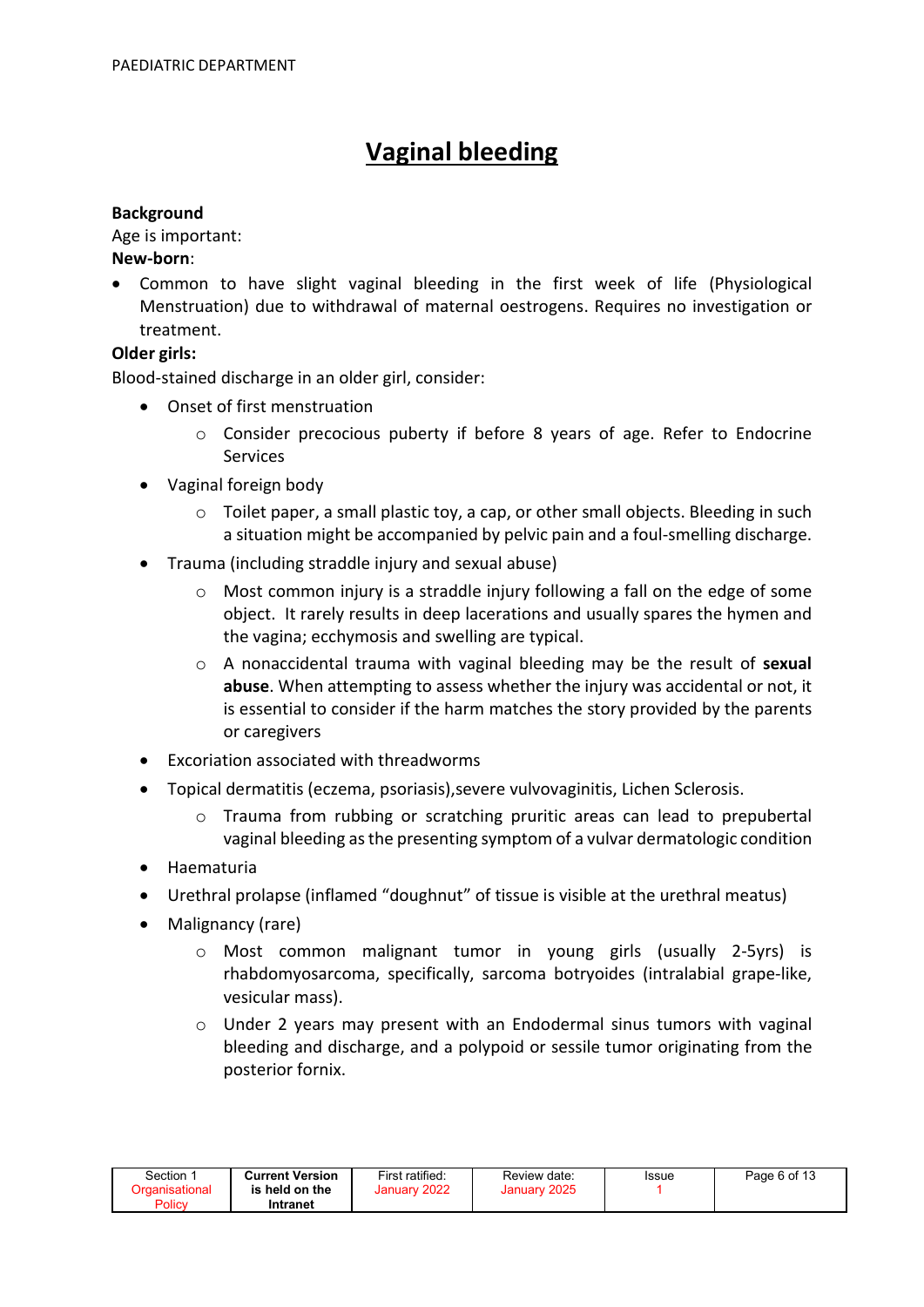# Labial Adhesions

# Background

Adherence of the medial edges of the labia minora, due to a combination of thin vaginal mucosa and minor irritation (wet nappies, soaps). Most frequently between 13 and 23 months of age when the oestrogen level is physiologically low. This is a normal variant and will resolve spontaneously in late childhood. In 8 out of 10 cases a fusion corrects itself within a year. There is a risk of it coming back, but this usually stops after puberty begins with higher oestrogen levels. Labial fusion is not linked to any medical condition and has no long-term effects – it will not affect fertility or future sexual life.

35% asymptomatic. Infrequently it can cause urinary dribbling, vulval irritation and soreness.

# What Should I Do?

Provided the child is able to void easily, no treatment is needed other than reassurance. The condition may be left alone for the labia to separate on its own, over time.

For moderate cases, where the lower part of the vagina may be covered, treatment may involve several weeks of applying a mild emollient ointment and gentle separation.

For more severe cases, with coverage of vaginal/urethral opening, may prescribe an estrogenbased cream (Estriol 0.01% - twice a day for 6-8 weeks). Side effects can include irritation around the genital area, temporary pigmentation, vaginal spotting after the cream discontinued).

Rarely, Referral for surgical separation of the labia is required.

# References:

Parent Leaflet

https://www.ouh.nhs.uk/patient-guide/leaflets/files/30426Plabial.pdf

# Tips for Gynaecological examination of the prepubertal girl

This must be done with sensitivity and gentleness. If the girl is very small the examination can be done with her on her mother's lap. However, if older she should lie on the couch with her legs in the frog-leg position.

Gentle separation and retraction of the labia should allow visualisation of the external genitalia, introitus and hymen.

| Section 1 | <b>Current Version</b> | First ratified: | Review date: | Issue | 7 of 13<br>Page. |
|-----------|------------------------|-----------------|--------------|-------|------------------|
|           | is held on the         | January 2022    | January 2025 |       |                  |
| Policy    | Intranet               |                 |              |       |                  |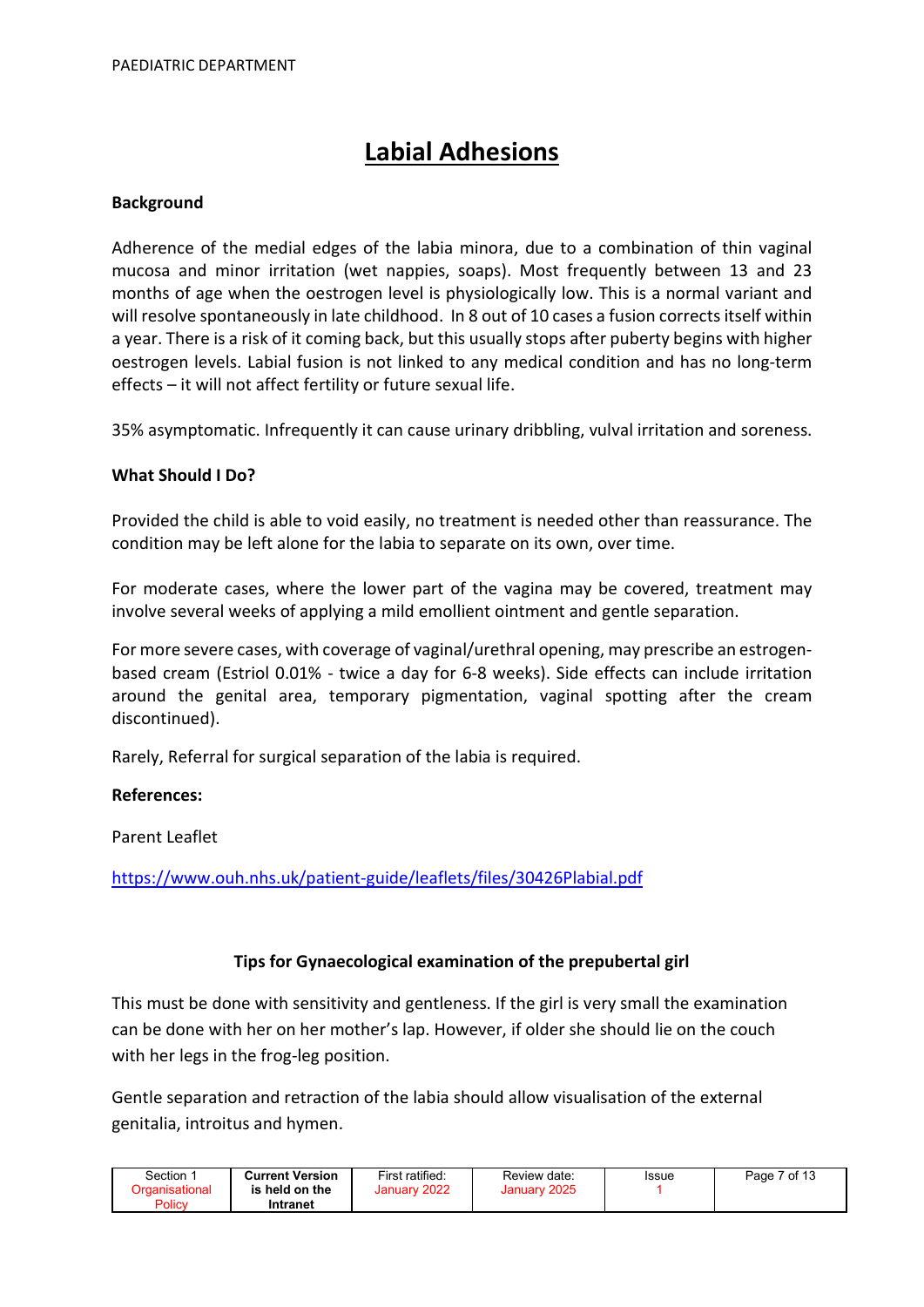Discharge can pool in the posterior fourchette and a swab can be taken from this area. Standard swabs used in adults for high vaginal swabs may be too large, in which case, a small, wire, cotton-tipped swab should be used.

If visualisation is difficult, placing the child in the knee–chest position can sometimes allow a better view. Instrumentation of the vagina in an awake, prepubertal girl can be painful, unpleasant and distressing for her and should be avoided

ASPH Chaperone Policy

https://www.ashfordstpeters.info/images/policies/PAT149.pdf

# 2. Supporting References

- 1. Birmingham Outpatient Guidelines https://bwc.nhs.uk/download.cfm?doc=docm93jijm4n3110.pdf&ver=4641)
- 2. Stricker, T. (2003). Vulvovaginitis in prepubertal girls. Archives Of Disease In Childhood, 88(4), 324-326. doi: 10.1136/adc.88.4.324
- 3. Garden, A. (2010). Vulvovaginitis and other common childhood gynaecological conditions. Archives Of Disease In Childhood - Education And Practice, 96(2), 73-78. doi: 10.1136/adc.2009.181883
- 4. Lewis FM, Tatnall FM, Velangi SS, et al. British Association of Dermatologists guidelines for the management of lichen sclerosus, 2018. Br J Dermatol. 2018;178(4):839-853. doi:10.1111/bjd.16241
- 5. Holliday, K., & Agwu, J. (2018). Vaginal bleeding in the pre-pubertal child. Paediatrics And Child Health, 28(3), 144-148. doi: 10.1016/j.paed.2018.01.002
- 6. Collins, J., Maney, J., & Livingstone, A. (2020). Fifteen-minute consultation: Apparent vaginal bleeding in the pre-pubertal girl. Archives Of Disease In Childhood - Education & Practice Edition, 106(3), 142-148. doi: 10.1136/archdischild-2018-316218

# 3. Supporting relevant trust guidelines

# N/A

| Section ∵ | <b>Current Version</b> | First ratified: | Review date:           | Issue | Page 8 of 13 |
|-----------|------------------------|-----------------|------------------------|-------|--------------|
| Policy    | is held on the         | January 2022    | 2025<br><b>January</b> |       |              |
|           | Intranet               |                 |                        |       |              |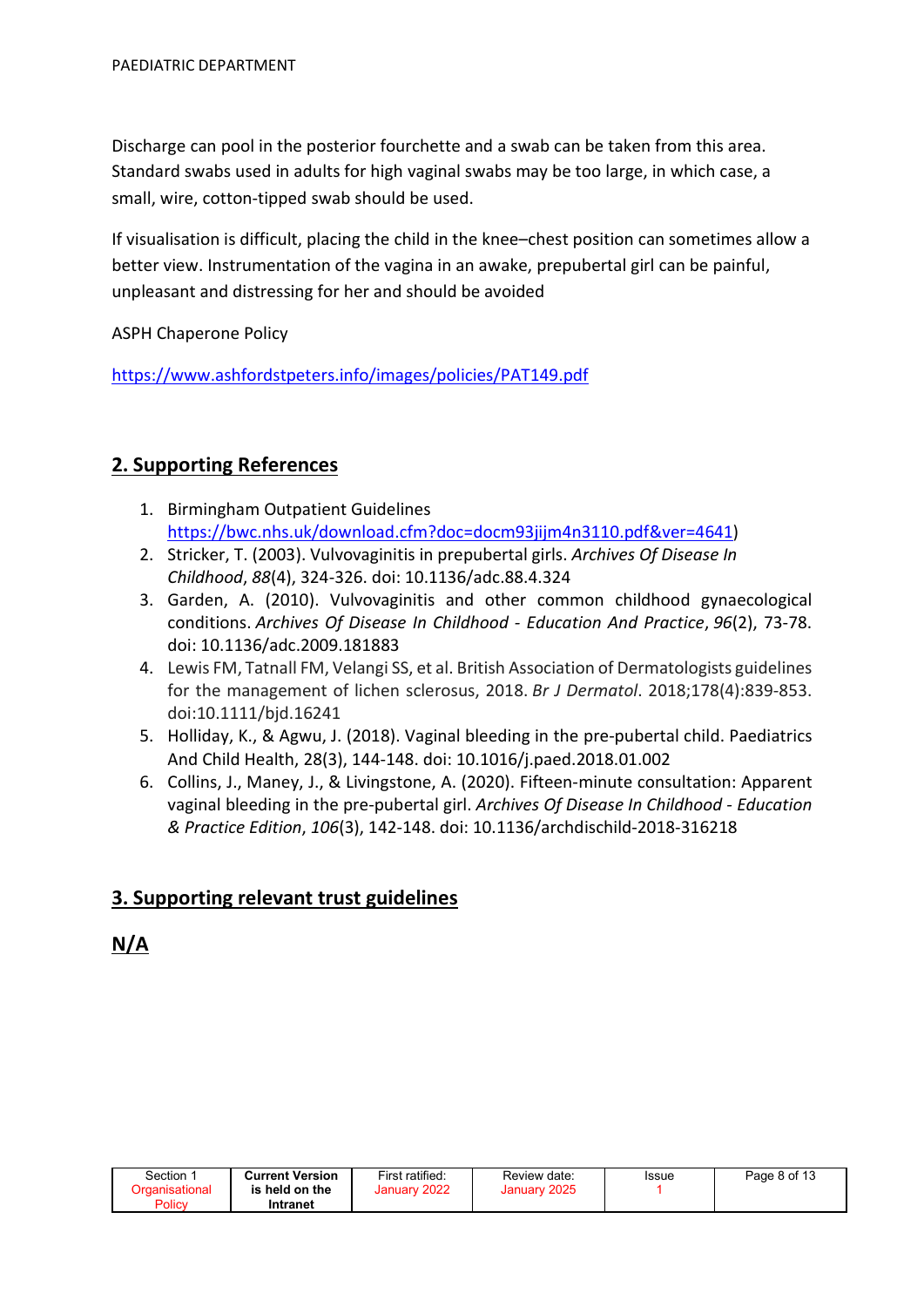# 2. Guideline Governance

# a. Scope

This guideline is relevant to all staff caring for all children from 0-18 years old across the emergency department, inpatient ward and outpatient department.

# b. Purpose

- i. This guidelines aims to facilitate a common approach to the management of children. At times deviation from the guideline may be necessary, this should be documented and is the responsibility of the attending consultant.
- ii. This guideline is subject to regular review to ensure ongoing evidence based practice.

# c. Duties and Responsibilities

All healthcare professionals responsible for the care of all children 0-18years should be aware of practice according to this guideline.

# d. Approval and Ratification

This guideline will be approved and ratified by the Paediatric Guidelines Group.

# e. Dissemination and Implementation

- i. This guideline will be uploaded to the trust intranet 'Paediatric Guidelines' page and thus available for common use.
- ii. This guideline will be shared as part of ongoing education within the Paediatric Department for both medical and nursing staff.
- iii. All members of staff are invited to attend and give comments on the guideline as part of the ratification process.

# f. Review and Revision Arrangements

- a. This policy will be reviewed on a 3 yearly basis by the appropriate persons.
- b. If new information comes to light prior to the review date, an earlier review will be prompted.
- c. Amendments to the document shall be clearly marked on the document control sheet and the updated version uploaded to the intranet. Minor amendments will be ratified through the Paediatric Guidelines Group. A minor amendment would consist of no major change in process, and includes but is not limited to, amendments to documents within the appendices.

| Section        | <b>Current Version</b> | First ratified: | Review date: | Issue | Page 9 of 13 |
|----------------|------------------------|-----------------|--------------|-------|--------------|
| Organisational | is held on the         | January 2022    | January 2025 |       |              |
| Policy         | Intranet               |                 |              |       |              |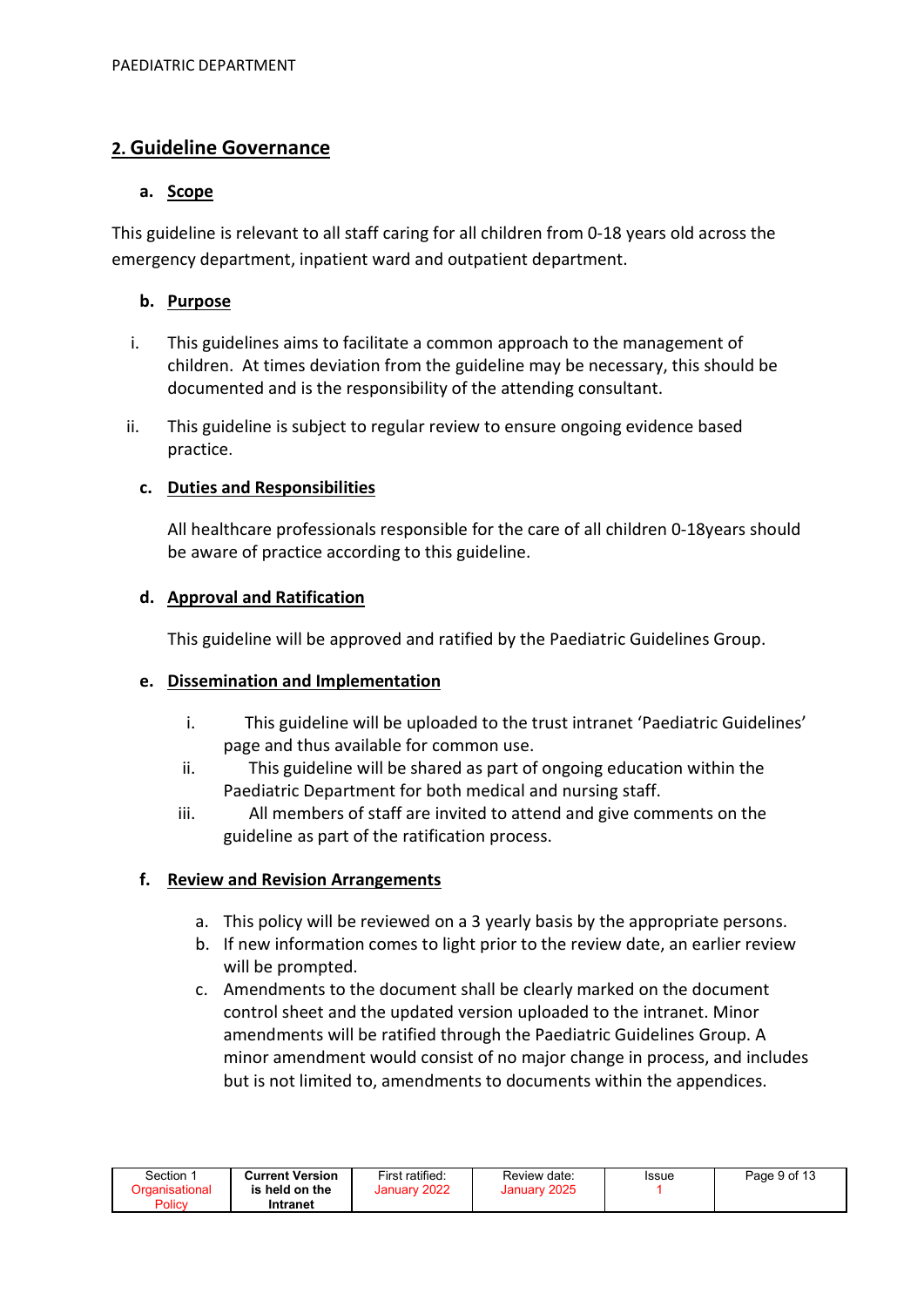# g. Equality Impact Assessment

#### Background

Who was involved in the Equality Impact Assessment

Author and the supervising consultants.

#### Methodology

- A brief account of how the likely effects of the policy was assessed (to include race and ethnic origin, disability, gender, culture, religion or belief, sexual orientation, age)
- The data sources and any other information used
- The consultation that was carried out (who, why and how?)

All groups of staff and patients were taken into consideration and there is no bias towards or against any particular group.

#### Key Findings

- Describe the results of the assessment
- Identify if there is adverse or a potentially adverse impacts for any equalities groups

There is no evidence of discrimination.

### **Conclusion**

• Provide a summary of the overall conclusions

There is no evidence of discrimination.

#### Recommendations

- State recommended changes to the proposed policy as a result of the impact assessment
- Where it has not been possible to amend the policy, provide the detail of any actions that have been identified
- Describe the plans for reviewing the assessment

This guideline is appropriate for use.

| Section<br>Organisational<br>Policy | <b>Current Version</b><br>is held on the<br>Intranet | First ratified:<br>January 2022 | Review date:<br>January 2025 | Issue | Page 10 of 13 |
|-------------------------------------|------------------------------------------------------|---------------------------------|------------------------------|-------|---------------|
|                                     |                                                      |                                 |                              |       |               |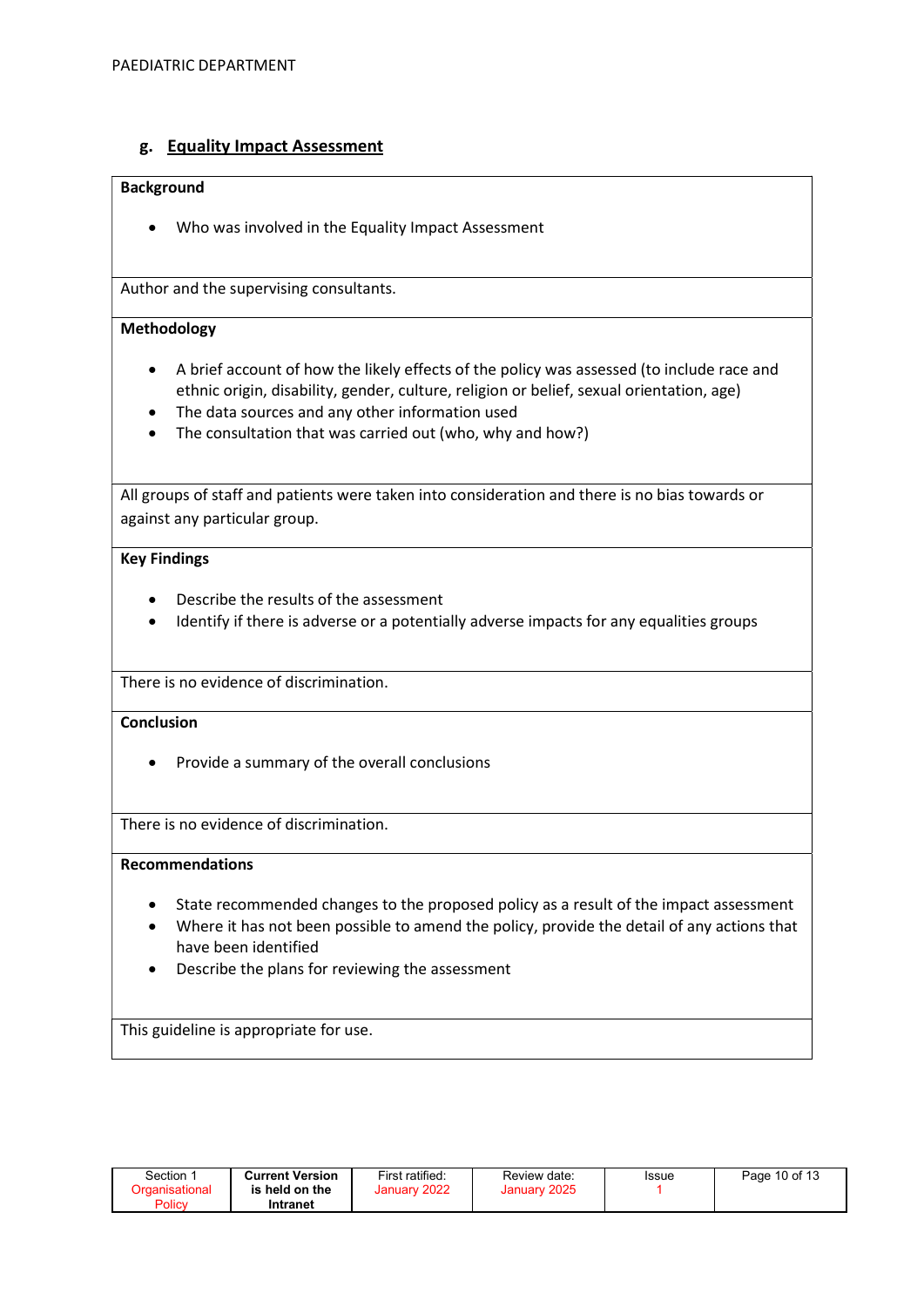# h. Document Checklist

To be completed (electronically) and attached to any document which guides practice when submitted to the appropriate committee for approval or ratification.

# Title of the document: Pre-pubertal gynaecological problems

### Policy (document) Author: Asma Azmatullah

#### Executive Director: N/A

|           |                                                                                   | Yes/No/<br>Unsure/NA | <b>Comments</b>                   |
|-----------|-----------------------------------------------------------------------------------|----------------------|-----------------------------------|
| <b>1.</b> | <b>Title</b>                                                                      |                      |                                   |
|           | Is the title clear and unambiguous?                                               | Y                    |                                   |
|           | Is it clear whether the document is a<br>guideline, policy, protocol or standard? | Y                    |                                   |
| 2.        | Scope/Purpose                                                                     |                      |                                   |
|           | Is the target population clear and<br>unambiguous?                                | Y                    |                                   |
|           | Is the purpose of the document clear?                                             | Y                    |                                   |
|           | Are the intended outcomes described?                                              | Y                    |                                   |
|           | Are the statements clear and unambiguous?                                         | Y                    |                                   |
| 3.5       | <b>Development Process</b>                                                        |                      |                                   |
|           | Is there evidence of engagement with<br>stakeholders and users?                   | <b>NA</b>            |                                   |
|           | Who was engaged in a review of the<br>document (list committees/ individuals)?    |                      | Dr Alison Groves, Dr James Thomas |
|           | Has the policy template been followed (i.e. is<br>the format correct)?            | Y                    |                                   |
| 4.        | <b>Evidence Base</b>                                                              |                      |                                   |
|           | Is the type of evidence to support the<br>document identified explicitly?         | Y                    |                                   |

| Section<br>Organisational<br>Policy | <b>Current Version</b><br>is held on the<br>Intranet | First ratified:<br>January 2022 | Review date:<br>January 2025 | <b>Issue</b> | Page 11 of 13 |
|-------------------------------------|------------------------------------------------------|---------------------------------|------------------------------|--------------|---------------|
|-------------------------------------|------------------------------------------------------|---------------------------------|------------------------------|--------------|---------------|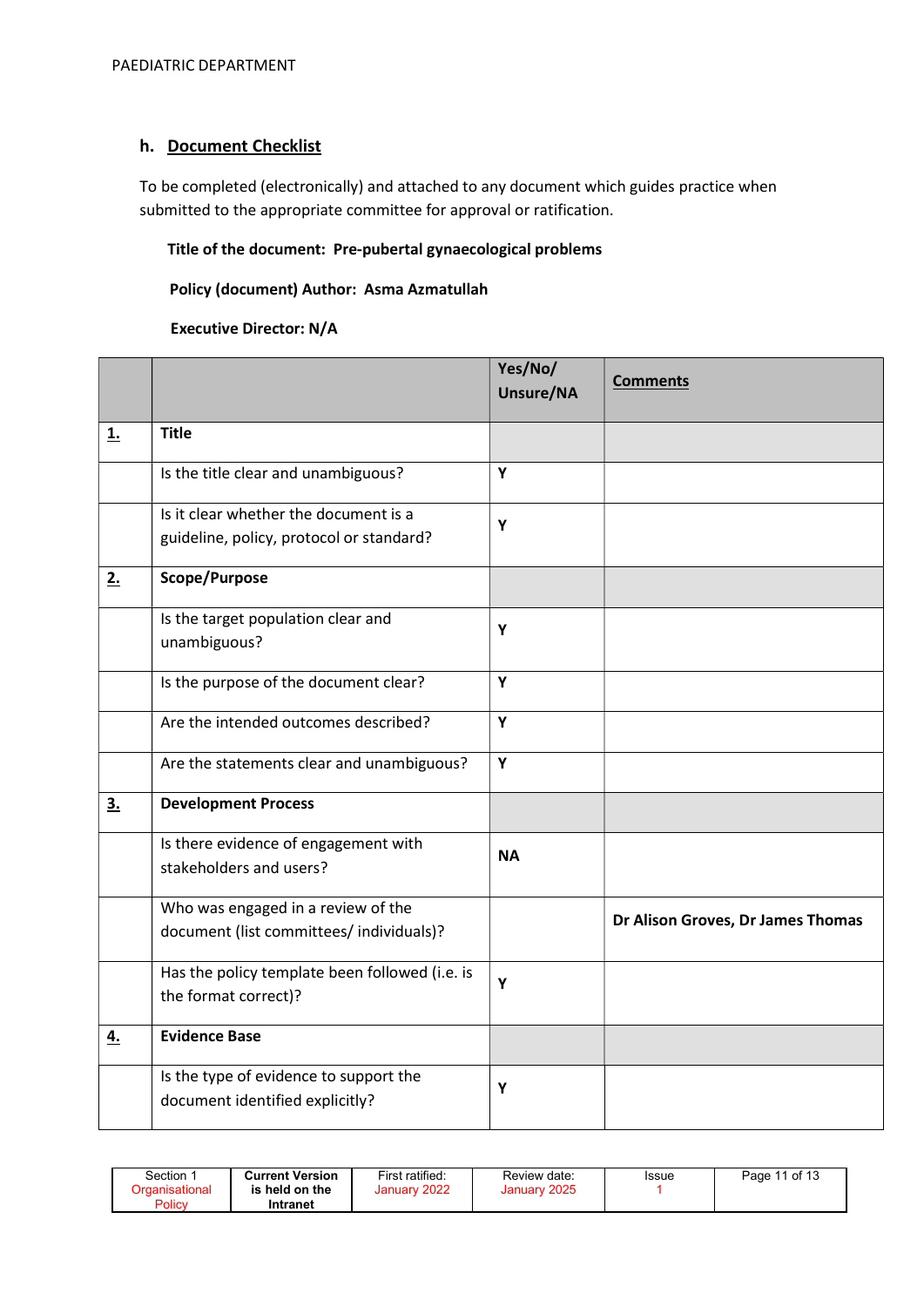|                  |                                                                                                                                  | Yes/No/<br>Unsure/NA | <b>Comments</b> |
|------------------|----------------------------------------------------------------------------------------------------------------------------------|----------------------|-----------------|
|                  | Are local/organisational supporting<br>documents referenced?                                                                     | n/a                  |                 |
| 5.               | Approval                                                                                                                         |                      |                 |
|                  | Does the document identify which<br>committee/group will approve/ratify it?                                                      | Y                    |                 |
|                  | If appropriate, have the joint human<br>resources/staff side committee (or<br>equivalent) approved the document?                 | N/A                  |                 |
| 6.               | <b>Dissemination and Implementation</b>                                                                                          |                      |                 |
|                  | Is there an outline/plan to identify how this<br>will be done?                                                                   | Υ                    |                 |
|                  | Does the plan include the necessary<br>training/support to ensure compliance?                                                    | N/A                  |                 |
| $\overline{z}$ . | <b>Process for Monitoring Compliance</b>                                                                                         |                      |                 |
|                  | Are there measurable standards or KPIs to<br>support monitoring compliance of the<br>document?                                   | N/A                  |                 |
| <u>8.</u>        | <b>Review Date</b>                                                                                                               |                      |                 |
|                  | Is the review date identified and is this<br>acceptable?                                                                         | Y                    |                 |
| <u>9.</u>        | <b>Overall Responsibility for the Document</b>                                                                                   |                      |                 |
|                  | Is it clear who will be responsible for<br>coordinating the dissemination,<br>implementation and review of the<br>documentation? | Υ                    |                 |
| <u>10.</u>       | <b>Equality Impact Assessment (EIA)</b>                                                                                          |                      |                 |
|                  | Has a suitable EIA been completed?                                                                                               | Υ                    |                 |

| Section 1<br>Organisational | <b>Current Version</b><br>is held on the | First ratified:<br>January 2022 | Review date:<br>January 2025 | <b>Issue</b> | Page 12 of 13 |
|-----------------------------|------------------------------------------|---------------------------------|------------------------------|--------------|---------------|
| Policy                      | Intranet                                 |                                 |                              |              |               |